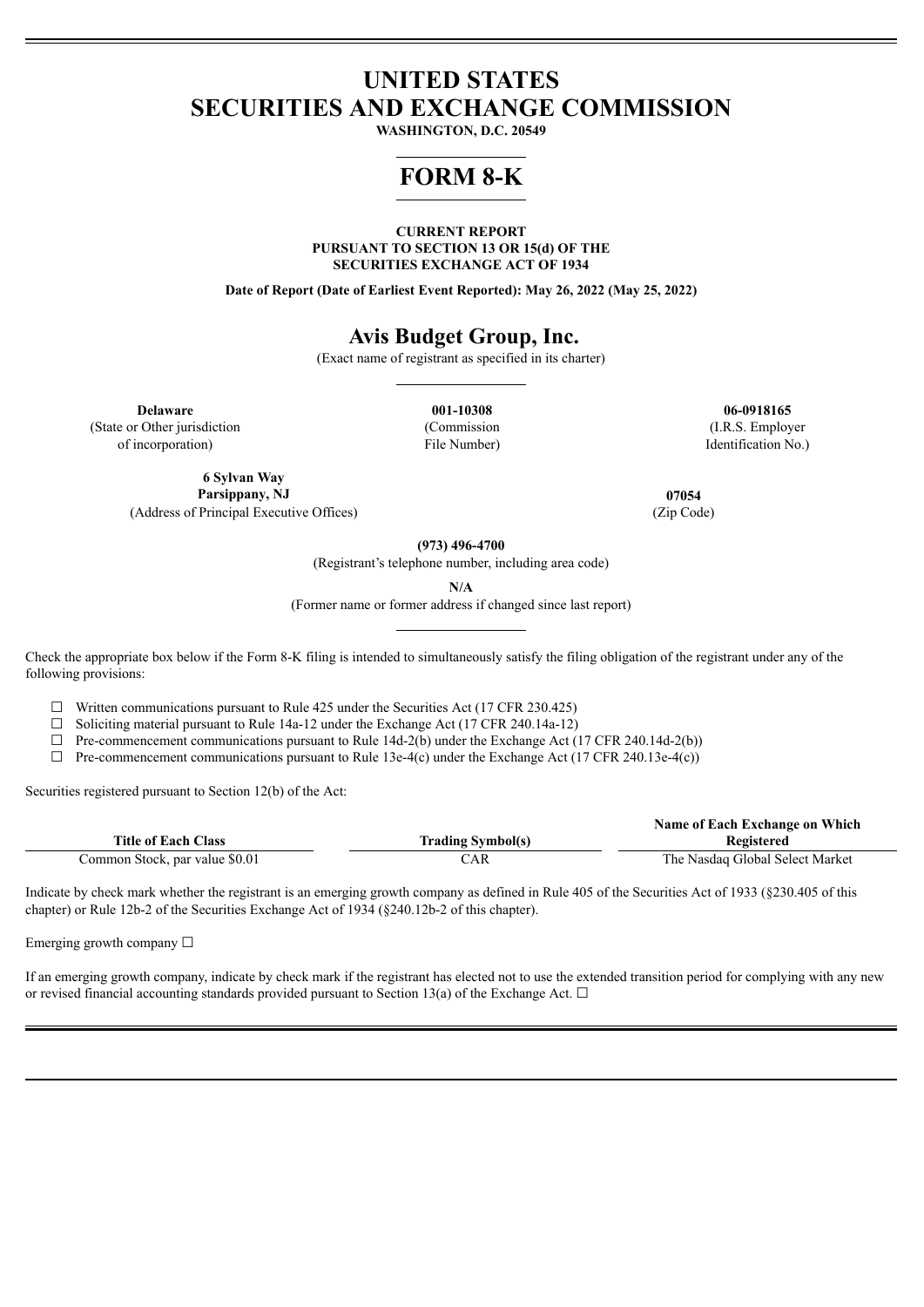#### **Item 5.07 Submission of Matters to a Vote of Security Holders.**

On May 25, 2022, Avis Budget Group, Inc. (the "Company") held its 2022 Annual Meeting of Shareholders. The following matters were submitted to a vote of shareholders and the voting results were as follows:

(1) *Election of Directors*: The six nominees named in the Company's 2022 proxy statement were elected to serve a one-year term expiring in 2023 and until their successors are duly elected and qualified, based upon the following votes:

| <b>Director Nominee</b> | Votes For    | <b>Votes Against</b> | <b>Abstain</b> | <b>Broker Non-Votes</b> |
|-------------------------|--------------|----------------------|----------------|-------------------------|
| Bernardo Hees           | 40,059,840   | 1,732,300            | 37,226         | 3,103,881               |
| Jagdeep Pahwa           | 40,166,141   | 1,642,311            | 20.914         | 3,103,881               |
| Anu Hariharan           | 41,748,435   | 58,714               | 22,217         | 3,103,881               |
| Lynn Krominga           | 40,543,205   | 1,266,127            | 20,034         | 3,103,881               |
| Glenn Lurie             | 41,636,173   | 166,541              | 26,652         | 3,103,881               |
| Karthik Sarma           | 41, 341, 304 | 467.016              | 21.046         | 3,103,881               |

(2) *Ratification of Appointment of Independent Registered Accounting Firm:* The appointment of Deloitte & Touche LLP to serve as the Company's independent registered accounting firm for fiscal year 2022 was ratified as follows:

| √otes For                        | <b>votes</b><br>Against | Abstain     |
|----------------------------------|-------------------------|-------------|
| 586<br>$1216$ .<br>44<br>- - - - | $69^{\circ}$<br>◡৴∠.,   | 24.5<br>544 |

(3) *Advisory Approval of the Compensation of our Named Executive Of icers*: The proposal to approve, on an advisory basis, the compensation of the Company's named executive officers, as described in the Company's 2022 proxy statement, was approved by the following votes:

| ⁄otes<br>For | Votes Against                   | bstain<br>.               | <b>Non-Votes</b><br>Broker |
|--------------|---------------------------------|---------------------------|----------------------------|
| 892<br>$-1$  | 340<br>$\overline{\phantom{0}}$ | $\sim$<br>$\sim$<br>44.IJ | .881                       |

#### 2